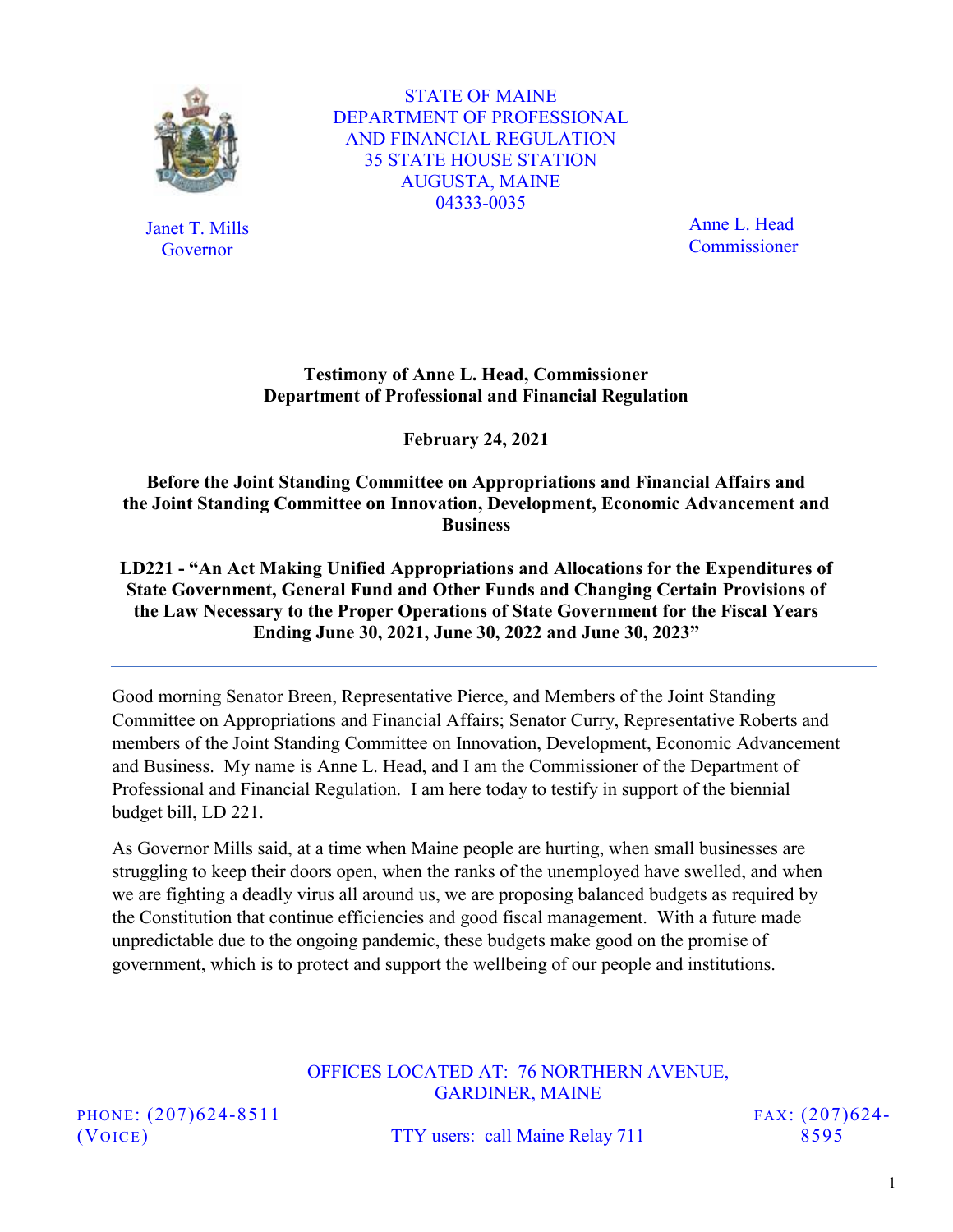I am pleased to present information to both committees regarding the Governor's biennial budget request for the Department of Professional and Financial Regulation's Administrative Services Division, Office of Professional and Occupational Regulation and the Board of Licensure for Professional Engineers, one of six licensing programs affiliated with the Department. The term "affiliated" indicates that these licensing programs have a statutory connection to the Department through the state budget process. Affiliated boards have their own staff, and each board develops its own budget under the general oversight of the Department.

In addition to the three programs I will be discussing today, there are four financial services agencies within the Department and five affiliated boards under the oversight of the Joint Standing Committee of Health Coverage, Insurance and Financial Services. These are the Bureau of Insurance, the Bureau of Financial Institutions, the Bureau of Consumer Credit Protection, the Office of Securities, the Board of Licensure in Medicine, Board of Nursing, Board of Optometry, Board of Dental Practice and Board of Osteopathic Licensure. Budget information on these programs will be presented on later in these discussions.

As a whole, the Department of Professional and Financial Regulation is charged with the important role of protecting the health, safety and welfare of citizens of Maine through the regulation of State-chartered financial institutions, the insurance industry, grantors of consumer credit, the securities industry, and numerous professions and occupations providing services to the public through licensing, examination, and auditing activities; by conducting programs aimed at increasing voluntary compliance with State laws; by investigating possible violations of law; and by undertaking enforcement actions. By encouraging the development of sound ethical businesses which serve the needs of Maine citizens, the Department fosters a healthy business environment through competent, impartial and efficient regulation.

It is important to note, that our budget contains no General Fund appropriations or initiatives. The Department is funded exclusively with dedicated revenue and relies on Other Special Revenue Funds as the sole source of revenue to fund Department operations.

#### **Administrative Services Division – 0094**

I will begin with the Administrative Services Division on pages A-420 and A-421. The Division, which includes the Commissioner's Office, provides overall management and administrative oversight for the Department's five regulatory agencies and six affiliated boards in the areas of policy development, legislative support, technology services, accounting, budgeting, facility management, personnel and information management, centralizing functions to ensure efficient operations and compliance with statutory and public service responsibilities. The Division is supported by Other Special Revenue Funds transferred from the agencies and boards within and affiliated with the Department and has a small Federal Expenditures Fund allocation.

The baseline budget request for this program provides funding to continue administrative support for Department. This program has four initiatives.

The first three initiatives relate to the reorganization of the Bureau of Consumer Credit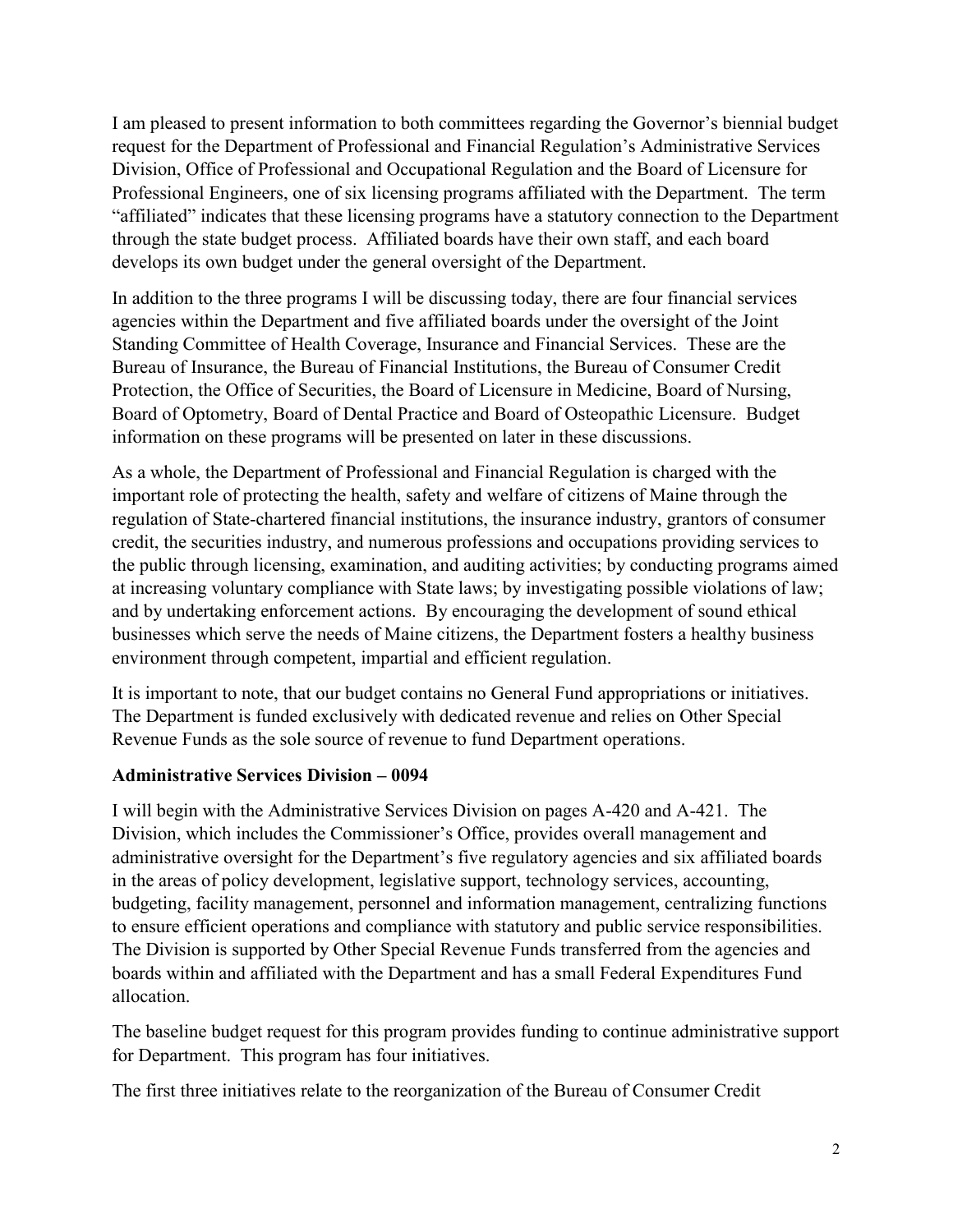Protection, which includes the establishment of three new positions in FY2022 and two additional positions in FY2023. I will be outlining these initiatives and the reorganization in more detail, when I present the Bureau's budget on March 2<sup>nd</sup>. The portion of the request for Other Special Revenue Funds All Other allocation of \$7,419 in FY22 and \$12,366 in FY23 in the Administrative Services Division program is for the procurement of technology services to support the new positions in the Bureau of Consumer Credit Protection.

The final initiative reduces All Other allocation by \$95,500 in FY22 and \$97,890 in FY23, reflecting a decrease in the cost of products and services provided by MaineIT.

# **Board of Licensure for Professional Engineers – 0369**

The next program I will be discussing is the Board of Licensure for Professional Engineers on page A-424. The Board protects the public safety and welfare of the people of Maine through the licensing of qualified applicants for an engineer license and regulation of the practice of engineering. The Board is supported solely by Other Special Revenue Funds generated from licensing fees. The Board consists of seven members appointed by the Governor and employs an executive director and one administrative staff member.

The Board elects a Chair from its members. Brent Bridges P.E. is the current Board Chair.

The baseline budget request for this program continues funding for administrative operations such as staff, complaint investigation, and board member travel and compensation.

The Board has three initiatives, each requesting increases to Other Special Revenue Funds All Other allocation.

The first initiative increases allocation by \$3,368 in FY22 and \$4,145 in FY23 to cover the increased cost of services provided by the Office of the Attorney General. Projected costs are based on estimates provided by the AG's Office.

The next initiative increases allocation by \$19,690 in FY22 only. The Professional Engineers Board operates with a biennial license cycle, requiring additional allocation in even fiscal years for fees associated with processing license renewals. This is a recurring initiative as the baseline budget is calculated from the odd fiscal year.

The third initiative impacts several programs within the Department, requesting increases to Other Special Revenue Funds All Other allocation to cover increased Statewide Indirect Cost Allocation Plan (STACAP) expenses due to increases in the rates billed to the Department. Estimated costs are based on the current STACAP rates. For the Professional Engineers Board, this initiative increases allocation by \$3,023 in FY22 and \$3,151 in FY23.

# **Licensing and Enforcement (Office of Professional and Occupational Regulation) – 0352**

The Office of Professional and Occupational Regulation (OPOR), on page A-427, is an umbrella administrative agency for 37 professional and occupational regulatory programs. The Office protects the public against unqualified, incompetent and unethical practitioners through